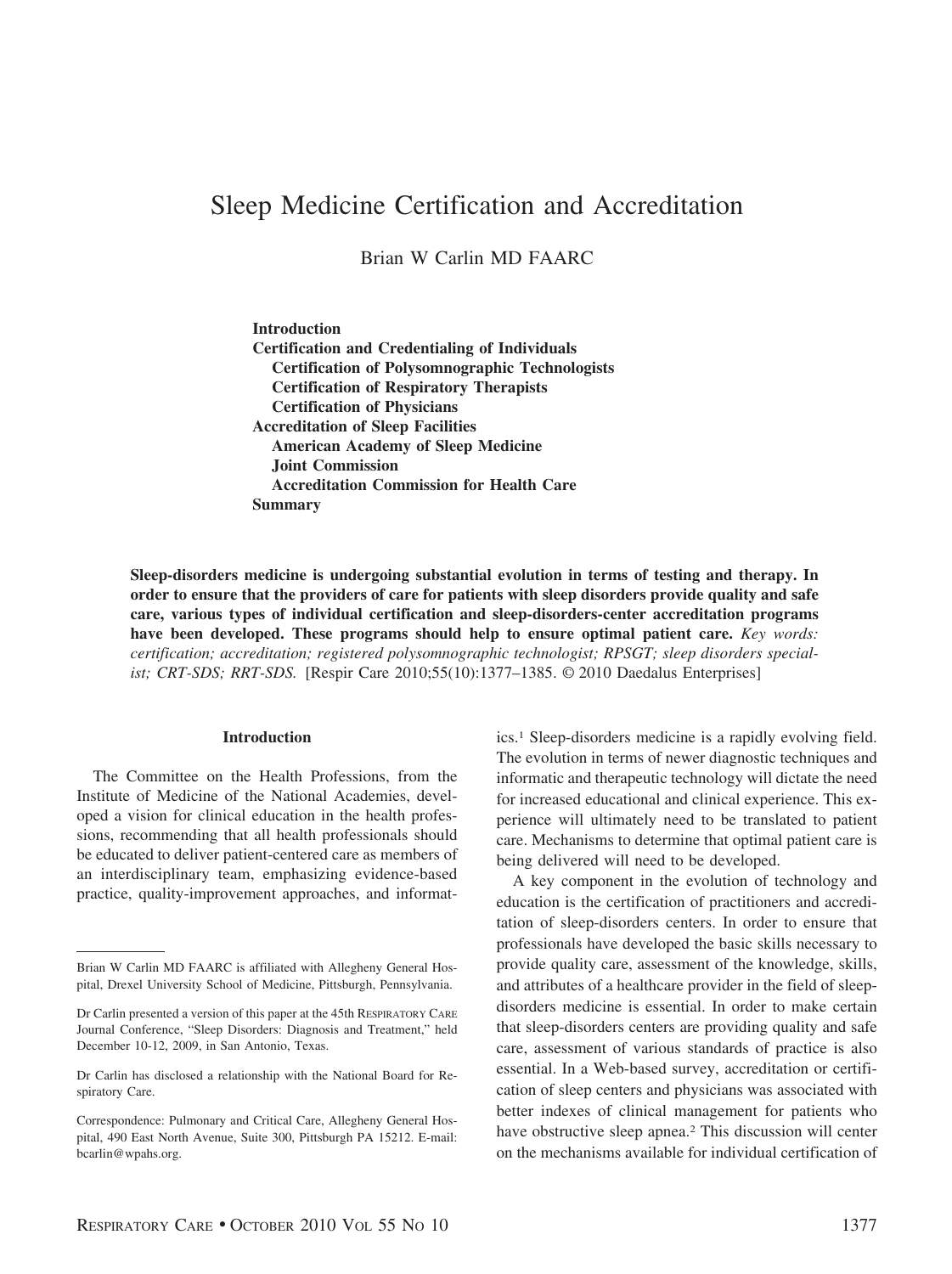healthcare providers of sleep services, as well as the mechanisms available for sleep-disorder center accreditation.

# **Certification and Credentialing of Individuals**

Certification refers to the confirmation of certain characteristics of an object, person, or organization. This confirmation is often provided by some form of external review, education, or assessment. A common type of certification is professional certification, where a person is certified as being able to competently complete a job or task, usually by passing an examination.

Credentialing is the process of establishing the qualifications of organizational members or organizations, and assessing their background and legitimacy. This process helps to ensure that the provider meets a minimum standard for the provision of a particular service. Through credentialing it is hoped that a patient who is receiving a particular service will subsequently be provided that care by a qualified person.

Currently there are 2 types of certification processes available for professionals who provide care for patients with sleep disorders. These include certification of technologists and therapists through the Board of Registered Polysomnographic Technologists (BRPT) and the National Board for Respiratory Care (NBRC), as well as certification of physicians and PhDs through the American Board of Sleep Medicine (ABSM) and the American Board of Medical Specialties (ABMS).

# **Certification of Polysomnographic Technologists**

The BRPT administers a certification program that leads to the Registered Polysomnographic Technologist (RPSGT) credential, based on practices that measure the knowledge, skills, and abilities of technologists in the field of sleep-disorders medicine. This certification is based upon successful completion of a computer-based examination. The examination is based upon a job analysis that reflects current practice. This job analysis is performed every 5 years to maintain currency with the practice of sleep-disorders testing and treatment. Based upon this job analysis, a new version of the examination is developed.

The current version of the BRPT examination was developed in 2005. This examination was designed to assess minimally acceptable knowledge in the duties performed by an RPSGT. The modified Angoff technique was used to determine a recommended cut score.3 A panel of 13 registered polysomnographic technologists representative of the profession in North America were trained by experts in the standard setting method for establishing a recommended passing score. Following training, the panelists reviewed each question on the examination and recorded their estimate of the percentage of minimally knowledgeable candidates who would answer each question correctly. After collecting data from the panelists, the minimally acceptable score is calculated by examining the estimates for each question and deleting the outliers and then averaging the panelist's estimates and determining the number of questions that corresponded to the statistic obtained. The panelists were then able to recommend a cut score for the examination. The final passing score was then based on this pooled judgment and included a statistical adjustment for testing error. The BRPT was ultimately responsible for the final decision regarding the passing point.

The RPSGT examination consists of 200 multiple-choice single-best-answer questions. One hundred fifty of these questions compose the actual test and count toward the candidate's score, while the other 50 questions are "pretest" items and do not count toward the final score. These "pre-test" items are evaluated and, if acceptable, are then banked to potentially be included in newer versions of the examination.

There are several pathways, based upon the level of training and experience that a candidate may use to become eligible for the examination. Regardless of the pathway used for eligibility, candidates must hold certification in basic cardiac life support or the equivalent, including a hands-on practical training evaluation segment. In addition, candidates must follow the BRPT standards of conduct and policies and procedures.<sup>4</sup>

Pathway 1-A The candidate must complete a minimum of 18 months of paid clinical experience, where at least 21 hours per week per calendar year on the job duties performed are direct patient recording of polysomnography and/or scoring (during a 3-year period prior to the examination). The candidate must also have completed the AASM A-STEP (Accredited Sleep Technologist Education Program) self-study (online) modules, or a BRPTdesignated equivalent education program. The candidate must also have completed secondary education.

**Pathway 2-A** The candidate must complete a minimum of 6 months of paid clinical experience where at least 21 hours per week per calendar year of on the job duties performed are direct patient recording of polysomnography and/or scoring (during a 3-year period prior to the examination). Each candidate must hold a credential in one of the following allied health fields: nursing, respiratory care, electroneurodiagnostics, physician assistant, medical doctor, or emergency medical technicianparamedic.

Pathway 3-A The candidate must successfully complete a program in polysomnographic technology accredited by the Commission on Accreditation of Allied Health Edu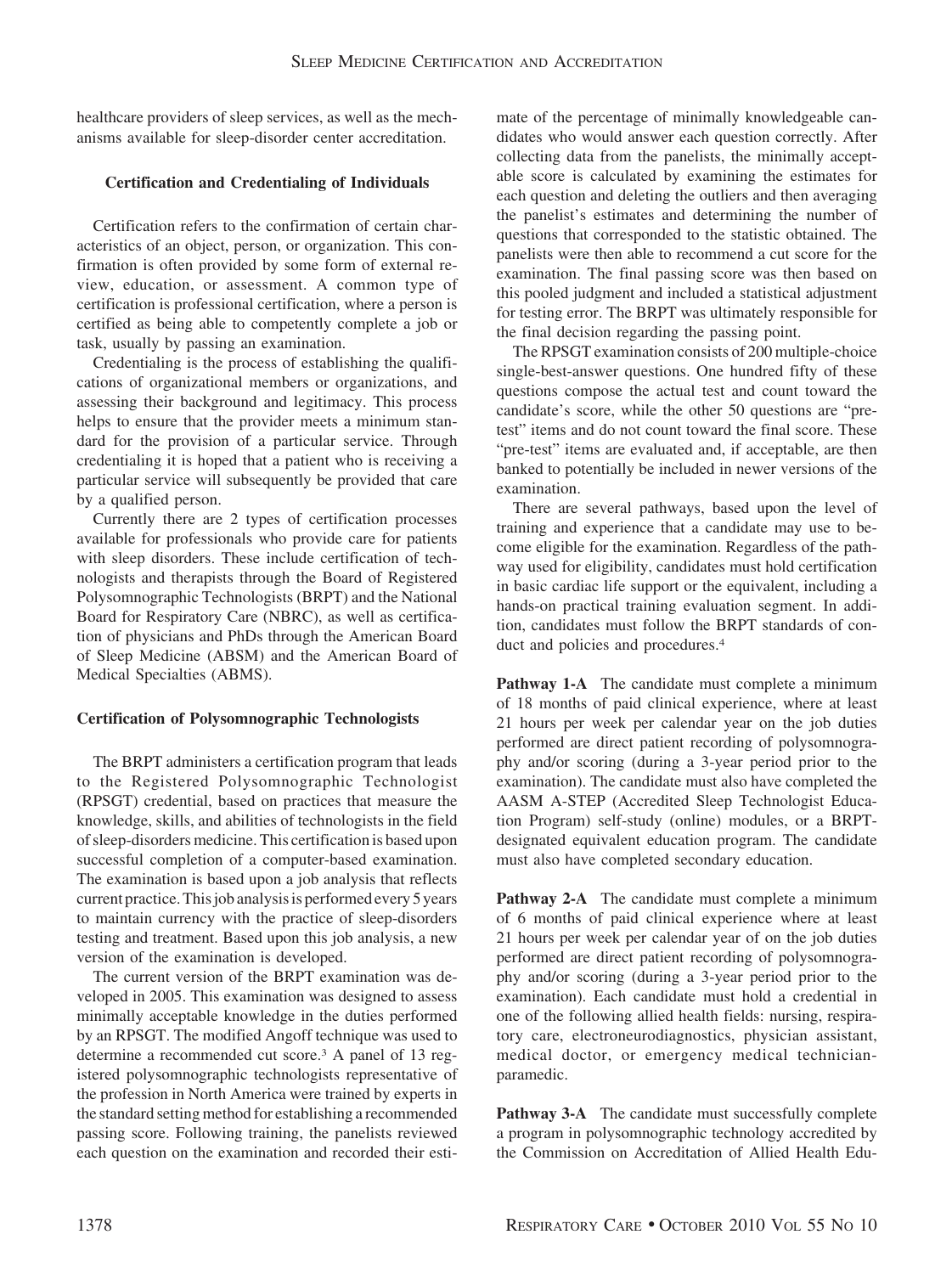cation Programs (CAAHEP). This program may be a standalone program or attached to a program in respiratory or electroneurodiagnostics. Currently in the United States there are 12 respiratory therapy advanced level programs with a polysomnogram concentration component of training, 12 neurodiagnostic technologist programs with polysomnogram concentration component of training, and 24 stand-alone polysomnogram training programs.

Pathway 4-A The candidate must successfully complete a minimum of 9 months of paid clinical experience where at least 21 hours per week per calendar year of on the job duties performed are direct patient polysomnography recording and/or scoring (completed within a 3-year period prior to the examination). The candidate must complete the A-STEP introductory course as well as the A-STEP self-study (online) modules or a BRPT-designated alternate education program.

The examination is based on a content outline that is based on the job analysis. Five domains of questions are included on the examination "blueprint." These include questions on pre-study procedures, study performance, therapeutic intervention, post-study procedures, and scoring and data analysis. The percentages of overall test questions from each domain are shown in Table 1.

There are nearly 14,000 RPSGT-credentialed sleep technologists worldwide, and this number has doubled in the past 4 years and can be expected to continue to increase. Various regulatory requirements currently exist regarding RPSGT practitioners. The Centers for Medicare and Medicaid Services require that polysomnogram testing be monitored by a credentialed technologist (RPSGT) when performed in an independent diagnostic testing facility.<sup>5</sup> In addition, the AASM facility accreditation guidelines require at least one RPSGT be on staff and that all other technologists be enrolled in an education program leading to RPSGT examination eligibility.6

In March 2010, the BRPT began offering a new certificate level examination. This examination is designated as the Certified Polysomnographic Technologist (CPSGT) examination. This is the first step in establishing a tiered credentialing system in sleep technology by the BRPT. This certificate will not be a prerequisite for sitting for the RPSGT examination but rather an entry-level certificate for those entering the sleep technology profession. A candidate will be able to sit for the examination with a minimum of 3 months of full-time experience in sleep and hold a high school diploma or the equivalent, a current cardiopulmonary resuscitation/basic life support certification, and verification of completion of a designated subset of the American Academy of Sleep Medicine (AASM) A-STEP self-study online modules. The examination consists of 75 multiple-choice single-best-answer questions, Table 1. RPSGT 2010 Examination Blueprint Domains

| Domain                                                                                            | $\mathcal{O}'_0$ * |
|---------------------------------------------------------------------------------------------------|--------------------|
| Pre-study procedures                                                                              | 15                 |
| Study performance                                                                                 | 25                 |
| Therapeutic intervention                                                                          | 25                 |
| Post-study procedures                                                                             | 10                 |
| Scoring and data analysis                                                                         | 25                 |
| 8. These monocotrons method the propeless of creations in the monicular dependent that are no the |                    |

These percentages reflect the number of questions in that particular domain that are on the examination.

RPSGT Registered Polysomnographic Technologist

with the exam content based on introductory-level topics, with an examination blueprint mirroring the RPGST examination.7

## **Certification of Respiratory Therapists**

The NBRC developed the Sleep Disorders Specialist (SDS) examination for certified respiratory therapists (CRTs) and registered respiratory therapists (RRTs), to assess the knowledge-based competency for those therapists practicing in the field of sleep-disorders medicine.8 The examination was developed using similar means to those of the RPSGT examination. A 5-step process was used, which included a viability study, a personnel study, a job-analysis study, test-specification development, and a criterion-related validation study. The purpose of the NBRC credential is to document that a candidate has met a minimum achievement standard while performing the job of a sleep-disorders specialist. A process similar to the RPSGT examination was used for the determination of the passing ("cut score") score.

The SDS examination program is designed specifically for a respiratory therapist who has an NBRC respiratory care credential and experience or education in the field of sleep-disorders medicine. Depending upon the baseline credential attained by the candidate, successful completion of this examination will enable the candidate to declare certification as either a CRT-SDS or RRT-SDS. Candidates for the examination have already demonstrated their minimal competence (through attainment of the CRT or RRT credential) in some of the areas used when diagnosing and treating patients with sleep disorders, and are thus not retested on those particular areas of content. The SDS examination focuses on competencies that are unique to the diagnosis and treatment of patients with sleep disorders and does not include content about general respiratory care.

Candidates may gain entry to the examination through a variety of means, based upon their previous NBRC certification status, clinical experience, and education. These pathways include: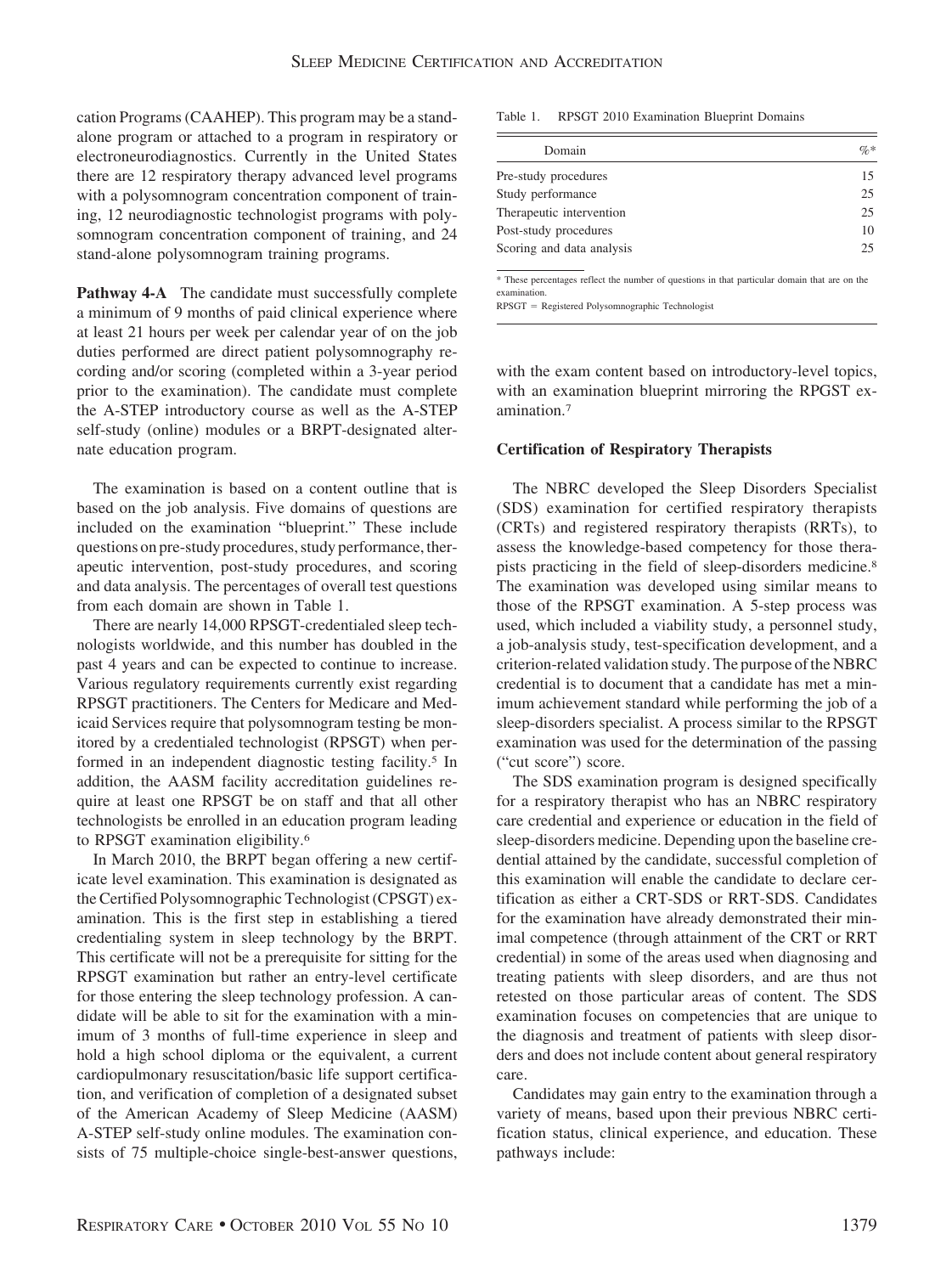**Pathway 1-A** The candidate must be a CRT or RRT having completed a CAAHEP-accredited respiratory therapist program that included a sleep add-on track.

**Pathway 2-A** The candidate must be a CRT with 6 months of full-time clinical experience following certification in a sleep diagnostics and treatment setting under medical supervision (MD, DO, or PhD). Full-time clinical experience is defined as a minimum of 21 hours per week per calendar year.

**Pathway 3-A** The candidate must be an RRT with 3 months of full-time clinical experience following certification in a sleep diagnostics and treatment setting under medical supervision.

The examination was first offered in December 2008. It consists of 180 multiple-choice single-best-answer questions. Twenty of the questions are "pre-test" questions and do not count as part of the final score. A total of 4 hours is allowed for completion of the examination. The examination is scheduled at a computer-based testing agency and can be taken at any time during the year, based upon such scheduling.

Five major content areas are contained within the examination, including: pre-testing, sleep-disorders testing, study analysis, administrative functions, and treatment plan. The percentages of questions in each content area are listed in Table 2. Each content area is tested using a variety of cognitive levels of knowledge, including recall, application, and analysis. Candidates who earn the SDS credential are required to demonstrate continued competence through the NBRC's continuing competency program every 5 years.

While both examinations (RPSGT and SDS) have undergone a similar development process, there are some differences between the examinations. The RPSGT examination is offered to a wide variety of medical personnel and tests both basic and advanced concepts regarding sleepdisorders testing. Prior to June 2010 this examination was offered only during various times (known as windows) through the year. The results of the test were then distributed within several weeks following the end of that particular testing window. As of June 2010, the examination is offered via an "on-demand" basis. The candidate applies for acceptance to the examination, and once approved for the examination the candidate is then able to schedule a time to take the examination. Each test is administered in a computer-based testing center over a 4-hour period. The results are then forwarded to the candidate following completion of the examination.

The SDS examination is offered only to respiratory therapists who have previously earned the CRT or RRT credential and consists of testing concepts that are in addition to those tested at the level of the respiratory therapist. This Table 2. SDS 2010 Examination Blueprint Domains

| Domain                                                                                        | $\%$ |
|-----------------------------------------------------------------------------------------------|------|
| Pre-testing                                                                                   | 12   |
| Sleep disorders testing                                                                       | 30   |
| Study analysis                                                                                | 31   |
| Administrative functions                                                                      | 9    |
| Treatment plan                                                                                | 18   |
| * These percentages reflect the number of questions in that particular domain that are on the |      |

examination.

 $SDS = Sleep Disorders Specialist$ 

examination has an emphasis on not only sleep-disorders testing but also management of patients with sleep-disordered breathing. This examination can be taken throughout the year on most days, with the results provided to the candidate at the immediate conclusion of the test.

Competency testing for the credentialing of individuals ensures the knowledge level of technologists/therapists in the field. The National Commission for Certifying Agencies (NCCA) is the accreditation body of the Institute for Credentialing Excellence (formerly known as the National Organization for Competency Assurance). This agency establishes standards for credentialing agencies that help to ensure that a particular organization has developed the appropriate standards and processes upon which to base credentialing "best practices." Both the BRPT and the NBRC are NCCA-accredited organizations. The RPSGT examination has been validated and reviewed by the NCCA. The SDS examination has recently undergone validation and has been submitted to the NCCA for review.

## **Certification of Physicians**

Certification for physicians is also available. Beginning in 1978, the AASM developed and began administration of a competency examination for physicians in the field of sleep disorders. In 1991 the ABSM was created and assumed responsibility of the examination until 2006. Over a 28-year period, 3,445 individuals earned the credential of Diplomate of the ABSM. The examination evolved over the years, beginning with both written true/false questions, along with an oral examination, to a 2-part examination consisting of multiple-choice questions and essay responsebased questions to, most recently, a computer-based examination consisting only of multiple-choice questions. The last ABSM examination was administered in 2006. The ABSM certificate is time-unlimited, meaning that candidates who successfully complete the examination are certified by the ABSM for life.

Beginning in 2007, a certification examination in sleep medicine was administered under co-sponsorship of 5 ABMS member boards: the American Board of Internal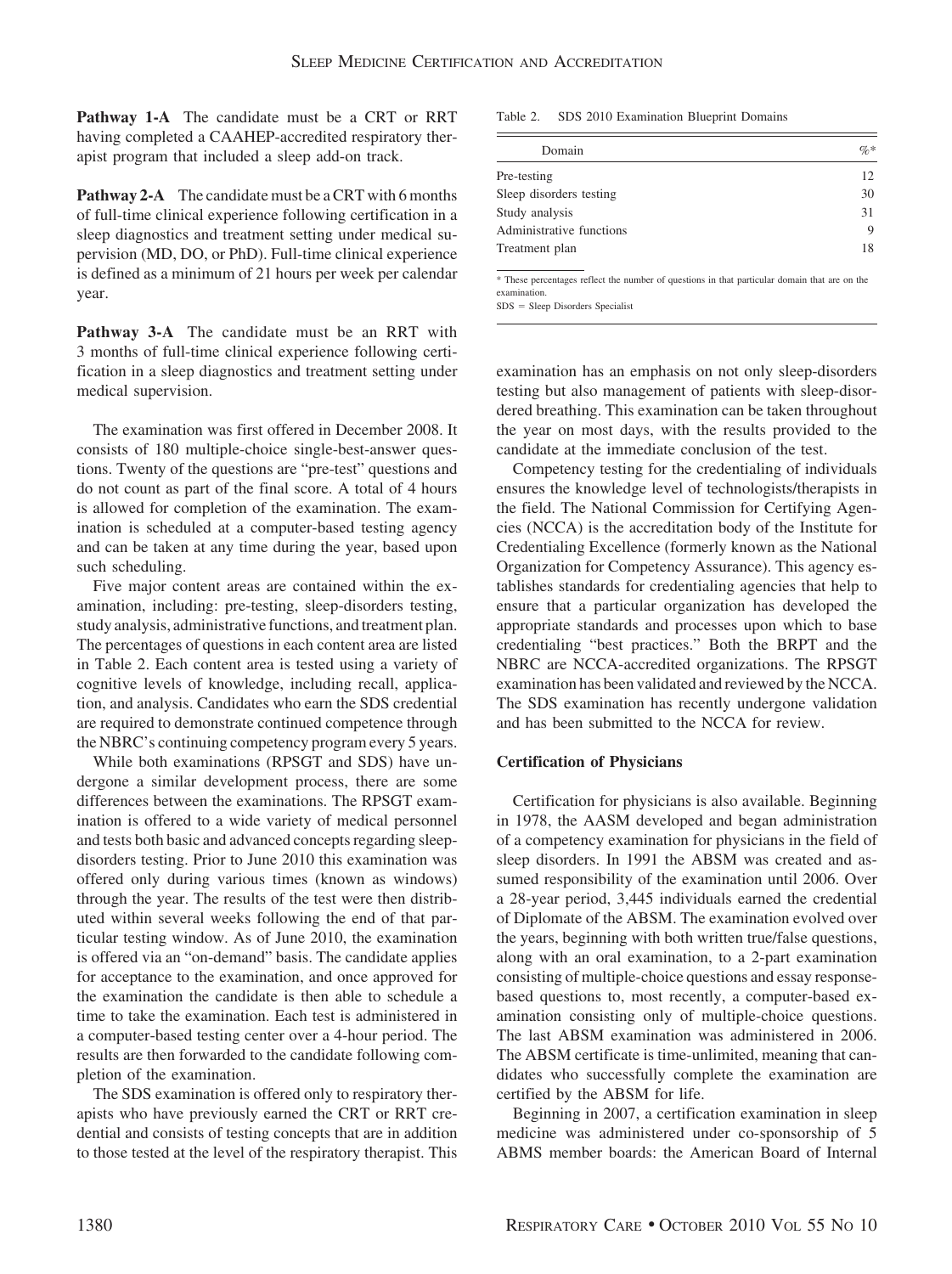Medicine (http://www.abim.org), the American Board of Family Practice (https://www.theabfm.org), the American Board of Otolaryngology (http://www.aboto.org), the American Board of Pediatrics (http://www.abp.org), and the American Board of Psychiatry and Neurology (http:// www.abpn.com). The examination is a computer-based test consisting of multiple-choice questions, and is administered every other year. Candidates who successfully pass the examination are given a credential that is valid for 10 years, following which recertification is required.

The same examination is administered to candidates from each of the 5 member boards. The exam is designed to evaluate the extent of a candidate's knowledge and clinical judgment in the field of sleep-disorders medicine. A specific pre-established blueprint of content has been developed and is used as a guide in developing the examination. Content areas include normal sleep and variants, organ system physiology in sleep, sleep evaluation, pharmacology, disorders related to sleep-wake timing, insomnia, hypersomnolence, parasomnias, sleep-related movement disorders, sleep-related breathing disorders, and childhood sleep disorders.

Eligibility for candidates to take the examination depends upon the candidate's particular area of prior certification (eg, internal medicine, family practice, otolaryngology, pediatrics, or neurology/psychiatry). A physician who is certified by the ABIM as an internist has 2 pathways (practice and training) by which to become eligible for the examination. Practice pathway A is open to candidates who have been practicing sleep medicine for a minimum of 12 months accumulated over a maximum of 5 years prior to the application and involving a minimum experience of evaluating 400 individual patients, as well as interpreting and reviewing the complete raw data of 200 polysomnograms and 25 multiple sleep latency tests. Practice pathway B is open to candidates who are currently certified by the ABSM. The Training pathway requires the candidate to complete 12 months of clinical sleep medicine fellowship training in a program that is certified by the Accreditation Council on Graduate Medical Education. Each of the other member boards has specific policies for entry to the examination. The various pathways for eligibility for certification can be found at the individual ABMS boards' Web sites. Recently the member board of the American Osteopathic Association approved new practice pathways for eligibility for a sleep-medicine examination provided by the American Osteopathic Board of Internal Medicine.<sup>9</sup>

## **Accreditation of Sleep Facilities**

The quality of healthcare facilities differs from one site to another. Accreditation is a process in which certification of competency, authority, or credibility is presented. It is a means to measure the internal processes, organizational management, patient safety practices, and treatment and service outcomes. The process helps to ensure that the healthcare facility is providing competent testing and care and helps to certify to third parties that the facility is behaving in an ethical manner and employing suitable quality-assurance measures. In most instances (and certainly in the instance of sleep-disorders testing), this is a peerdeveloped and reviewed process that is provided through a nonprofit organization. This structure has established higher standards than state or federal requirements. Accreditation of a sleep-disorders center is a voluntary process and currently is provided by one of 3 organizations: the AASM, the Joint Commission, and the Accreditation Commission for Healthcare (ACHC).

#### **American Academy of Sleep Medicine**

The AASM has been accrediting sleep laboratories and sleep-disorders centers since 1977. The AASM is a professional medical organization representing those professionals who practice sleep medicine and sleep research. The accreditation process of the AASM is based upon the organization's Standards for Accreditation,<sup>6</sup> which were developed to ensure that the highest level and quality of care is delivered to patients with sleep disorders. They describe the required structural, professional, and human resources; clinical and technical standards; and emergency and quality-assurance methods required for accreditation. In addition, accredited facilities must follow the standards of the AASM's practice parameters, which cover a variety of topics and were developed through a rigorous evidencebased methodology. A list of the accreditation standard topics is shown in Table 3.

The facility must have a single medical director who is a licensed physician within the state where the facility is located. The medical director is responsible for the direct and ongoing oversight of testing and is responsible for the qualifications of all medical and testing personnel. He/she must be present within the facility for at least 8 hours per

Table 3. AASM Standards for Accreditation

| Personnel                                |  |
|------------------------------------------|--|
| Patient policies                         |  |
| Facilities and equipment                 |  |
| Policies and procedures                  |  |
| Data acquisition, scoring, and reporting |  |
| Patient evaluation and care              |  |
| Patient records                          |  |
| Emergency procedures                     |  |
| <b>Ouality</b> assurance                 |  |
|                                          |  |

 $AASM = American Academy of Sleep Medicine$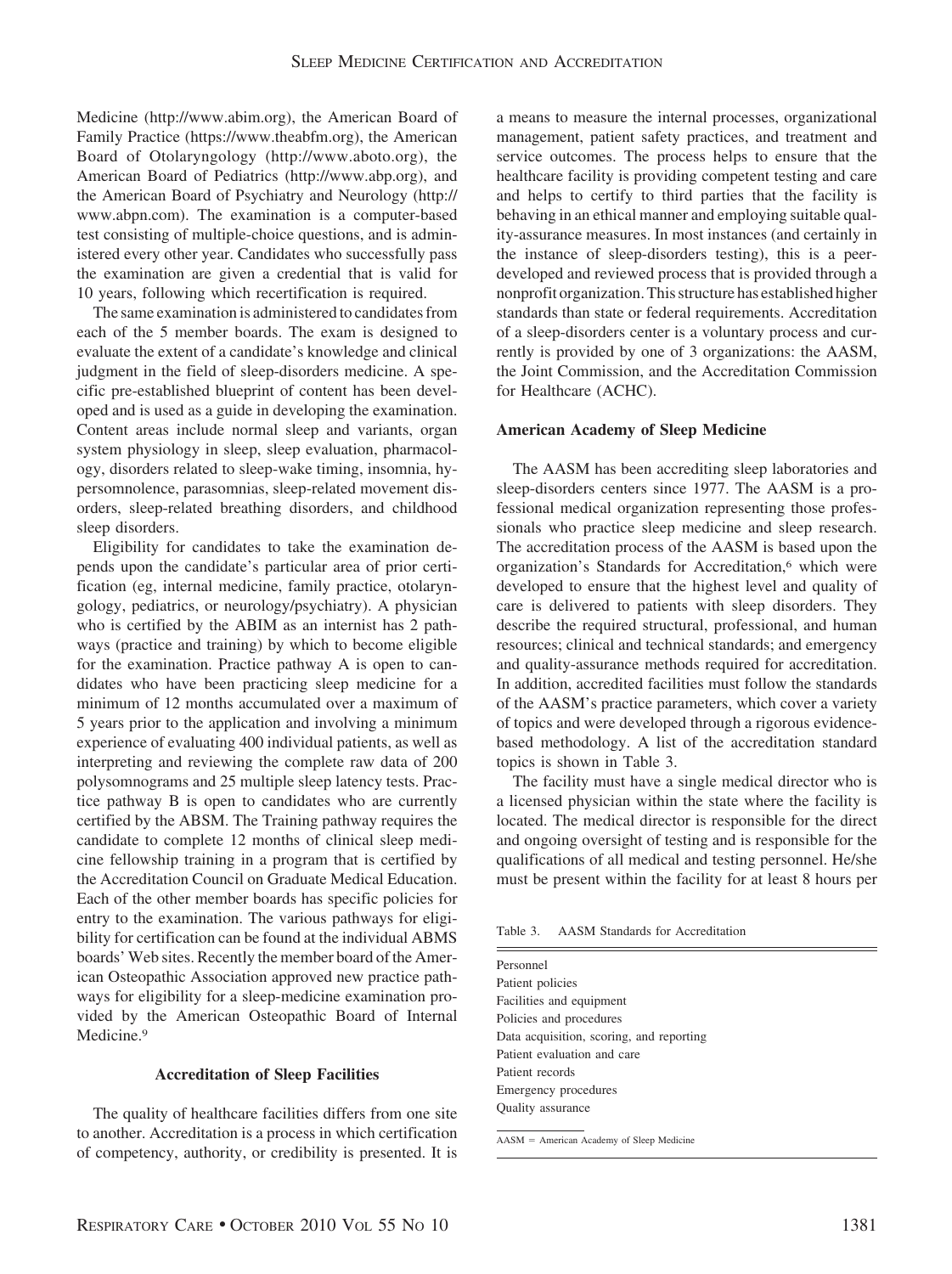month and can serve as the medical director of no more than 3 sleep facilities, regardless of their accreditation status.

Each facility must designate a single professional who is either board certified by the ABSM or by a member board of the ABMS as the medical director. This professional could also be accepted by the ABMS-approved board to sit for the next examination in sleep medicine or who has completed a 12-month fellowship in sleep medicine and is awaiting the next available examination. The boardcertified sleep specialist must provide direct and ongoing oversight of the testing and quality of testing, as well as facilitate the quality-assurance program of the facility.

Accredited sleep facilities must maintain appropriately trained and supervised technologists, with a staffing ratio of patients to technologists not greater than 2:1. A minimum of one sleep technologist must be certified by the BRPT (or accepted to sit for the BRPT examination) or an equivalent examination accepted by the AASM. All technologists and technicians who are not certified by the BRPT must be enrolled in or have completed the AASM's A-STEP self-study modules, or must be enrolled in or have completed a CAAHEP-accredited sleep-technology training program, or an electroneurodiagnostic program, or a respiratory-therapy add-on track for sleep technology. All medical personnel, physicians, and technologists must maintain active participation in continuing medical education.

The facility must have a written acceptance policy for patients to receive care at the center. At least 20% of the patients must be seen in consultation by a sleep facility staff, either prior to or within 3 months following a sleep study. All other patients must have their records reviewed by a sleep facility staff physician to determine if the proposed evaluation conforms with the established AASM practice parameters. Each patient who is accepted for testing must undergo such testing in compliance with the Practice Parameters for the Indications for Polysomnography and Related Procedures<sup>10</sup> and the Clinical Guidelines for the Use of Portable Monitoring in OSA (obstructive sleep apnea). $11$ 

Standards addressing the space requirements, including provisions to provide emergency care within such space, if necessary, are also included. The facility must maintain equipment as described in the AASM Manual for the Scoring of Sleep and Associated Events: Rules, Terminology, and Technical Specifications,<sup>12</sup> and must maintain equipment for the delivery of positive-airway-pressure therapy.

Written protocols (paper or electronic forms) must be maintained by the facility. These include policies and procedures for standard sleep-disorders testing (eg, polysomnography, multiple sleep latency testing, maintenance of wakefulness testing, and positive-airway-pressure titration), as well as any other types of testing provided within

the facility. A plan for equipment maintenance is also necessary.

All data acquisition and storage must comply with the AASM standards. All reports and scoring must also comply with these standards. All raw data from the study must be reviewed by the physician interpreting the study. The center's physicians must demonstrate the ability to manage patients with a wide variety of sleep disorders. The ongoing evaluation and management of such patients must be documented, including follow-up of treatment with positive airway pressure. A cumulative database of the patient's final diagnosis (including any procedures performed) must be maintained by the facility.

A written emergency plan must also be available that describes the details for contacting emergency personnel under a wide variety of medical and nonmedical conditions. At a minimum, the policies must include procedures for cardiac, neurologic, psychiatric, and environmental emergencies. All appropriate emergency equipment that is described within these policies must be readily available at the facility.

A quality-assurance program that addresses several quality indicators must performed by the facility. Inter-scorer reliability monitoring, along with 3 other quality indicators (eg, testing turnaround time, positive-airway-pressure compliance rates, technologist study performance, patient satisfaction) must be performed and reviewed by the medical director or center's board-certified sleep specialist at least quarterly.

An application for accreditation is completed and filed along with an accreditation fee of \$3,800. The AASM national office will review the application and will determine whether the facility is eligible for a site visit. If deemed not acceptable, the AASM will notify the facility of the requirements that the center must meet in order to become eligible for such a visit. The facility will then have the opportunity to address the deficiencies, and the AASM will then again consider whether the facility is eligible for a site visit.

Once the facility is eligible, the AASM will coordinate a site visit with the facility and the site visitor, who will then visit the laboratory, with the review typically taking place during a 6-hour period, beginning in the morning. The site visitor will speak with the center's administrative staff, physician staff (medical director and physicians who interpret studies or see patients in the center), and technologist staff. He/she will review all pertinent information and several patient records, including evaluation, management, and testing records. All site visitors are board-certified sleep specialists and are current or previous medical directors or directors of AASM accredited centers. A review of the site visitor's findings is provided at the end of the site visit.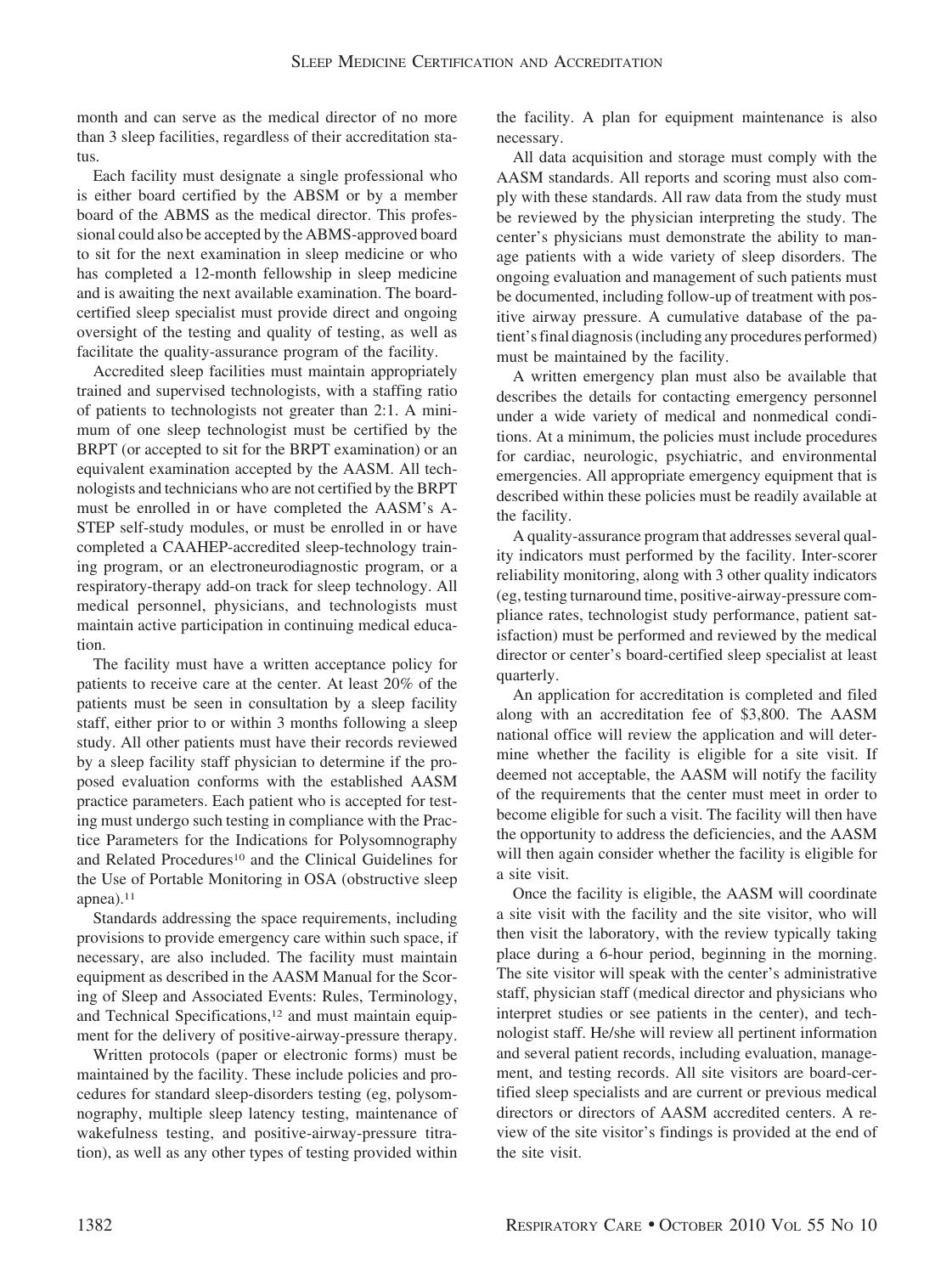Following the visit, the site visitor will prepare a detailed report that will be forwarded to the AASM board of directors. The board will then decide on one of 3 recommendations: full accreditation, accreditation with provisos, or accreditation denied. If granted accreditation with provisos, the center will need to meet those stipulations that were noted by the board within a specified deadline in order to obtain accreditation. If the center does not meet the stipulations within 3 months from the date of the decision letter, the review process is terminated by the AASM and the application for accreditation is withdrawn.

The option to undergo accreditation by the Joint Commission exists, as certain payers accept this accreditation as an alternative to the AASM accreditation. The accreditation is often completed by hospitals during the overall Joint Commission hospital accreditation process. Some payers may not consider the hospital-wide accreditation acceptable and require a more specific sleep-laboratory accreditation site visit.

# **Joint Commission**

The Joint Commission recently developed an accreditation process for sleep-disorders centers. The Joint Commission is a non-governmental, not-for-profit organization that was constructed in 1951 to act as an independent accrediting body for healthcare organizations worldwide. Beginning in 1975, the Joint Commission established the Ambulatory Health Care Accreditation Program to encourage high-quality patient care in the settings of a non-hospital-based care program (eg, freestanding ambulatory healthcare facilities).<sup>13</sup> A total of over 15,000 organizations are accredited by the Joint Commission. It offers a comprehensive package of services that can be used as a management tool to enhance quality of care and service, patient and staff safety, organizational risk management, and continuous performance improvement. Any healthcare organization may apply for Joint Commission accreditation, provided all of the following requirements are met: the organization assesses and improves the quality of its services; the organization identifies the services it provides; the organization provides services addressed by the Joint Commission's Ambulatory Care standards; and the organization is in the United States or one of its territories. Sleep-disorders centers fall under this type of accreditation program.

The accreditation process for sleep-disorders centers is similar to the process used by the Joint Commission for other ambulatory care centers. Standards of care must be met and address patient-focused requirements. These standards are organized around functions and processes, and include environment of care, emergency management, human resources, infection prevention and control, information management, leadership, life safety, medication man-

agement, provision of care, performance improvement, record of care, treatment and services, rights and responsibilities of the individual, and waived testing.

Web-based tools are used to assist with the process, and an on-site survey assists with evaluation of direct patient care and the role of the staff.13 Emphasis for the process is on the organization's systems of the provision of care and ongoing improvement and tailoring of standards. A "tracer" system is used to track a patient's movement through the system. Few formal interviews are conducted, with more attention being paid to the staff and direct patient care. The process focuses on the execution of the delivery of care and services. This system will trace up to 4 patients through the care process and the facility, and uses the patient chart as the "road map." Dialogue on the use of various forms of data and infection prevention is contained within the review. The process seeks to help an organization identify and correct problems, with the ultimate desire to improve the safety and quality of the care and services provided.

The on-site process is designed to accommodate a sleep center's normal operational systems and schedules. Typically, a 2-day survey is scheduled for the first survey, and includes observation of an overnight sleep study. The center will receive a summary of the findings at the conclusion of the site visit, with a preliminary decision obtained within 48 hours. If there are requirements necessary for improvement, the center may submit further evidence for compliance with the standards within 60 days. The final accreditation decision is then processed.

The Joint Commission uses "employee" surveyors that are ambulatory professionals who work part-time for the Joint Commission. Each surveyor undergoes initial and yearly training and must pass a certification examination to help ensure consistency in the survey process. Defined, fixed pricing fees are posted on the Web site and are billed over a 3-year period.13 All accreditation decisions are valid for a 3-year period.

# **Accreditation Commission for Health Care**

The ACHC has been involved in the accreditation of various types of healthcare organization since 1986. More than 10,000 locations have been accredited worldwide. Primarily involved in the accreditation of home healthcare companies, durable medical equipment suppliers, and hospice, the ACHC began in 2009 to design an accreditation program for facilities that provide sleep diagnostic testing. The program focuses on patient care and outcomes of the sleep testing process.

The program includes a preliminary evidence report that is a compilation of the facility's policies and procedures, matched to ACHC's accreditation standards. The ACHC standards include business operations and administration, financial management, human-resource management, con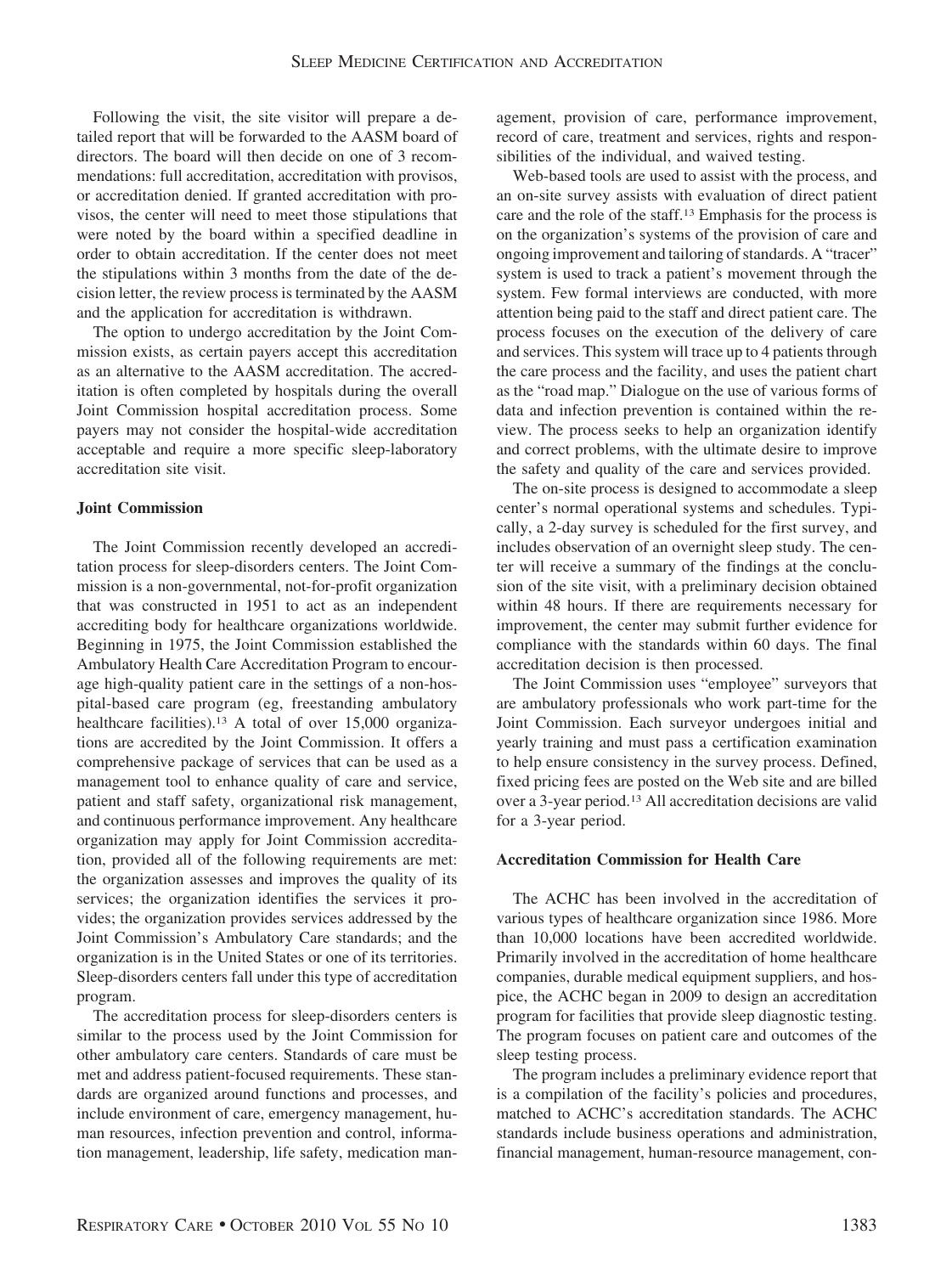sumer services/records, quality improvement and outcomes, and equipment and patient safety.

## **Summary**

Following review of the report, recommendations for changes to the policies and procedures are made to the facility, and a site visit is then scheduled. Actual observation of patient care is then performed at the time of the site visit. Some third-party payers have recognized the ACHC process for accreditation in regard to reimbursement for testing services provided. Further details regarding the application process as well as the fees involved can be obtained through the ACHC.14

While the process for accreditation differs somewhat among these 3 accrediting agencies, there are certain similar characteristics. Sleep-specific criteria for accreditation are included in each process. In addition, a certified physician must also be included as part of the process.

Accreditation of sleep facilities has many benefits. In addition to being recognized as a benchmark for quality review and achievement, it demonstrates that the facility's staff has met defined education standards. Accreditation gives each staff member a sense of accomplishment in meeting standards that have been benchmarked and enables staff members to have an increased sense of pride when providing patient care. Accreditation demonstrates to third-party payers that the center has met a defined set of standards. Accreditation may help to secure reimbursement and help to expand market opportunities and increase patient evaluation and testing services. Some payers actually require accreditation, although this varies from one area of the country to another and from one third-party payer to another.

Certification and accreditation are becoming much more important, particularly in terms of reimbursement by thirdparty payers. The Centers for Medicare and Medicaid Services currently recognize the accreditation of the AASM and the Joint Commission, but not the ACHC. Certified technologists (eg, currently the RPSGT) must perform the sleep-disorders testing in independent diagnostic testing facilities. Coverage of continuous-positive-airway-pressure devices is allowed, based on the diagnosis of obstructive sleep apnea, based on portable-monitor testing. Interpretation of portable-monitoring results in this situation must be performed by a board-certified sleep physician or a physician who is a member of the staff of an accredited sleep-disorders center. Local coverage determinations for various Medicare administrative contractors have been issued that require independent diagnostic testing facilities and all other non-hospital-based facilities where sleep studies are performed to have evidence on file that they are fully or provisionally certified by the AASM as a sleepdisorders center. Information regarding coverage issues for a particular region of the country can be found at the Centers for Medicare and Medicaid Services and Medicare administrative contractors Web sites.15-17

The practice of sleep-disorders medicine is constantly evolving. This evolution includes diagnostic testing, therapeutic management, and credentialing and accreditation processes. Certification of individuals practicing sleep-disorders medicine can be attained through a variety of means for technologists, respiratory therapists, and physicians. Such certification helps to ensure a minimum level of competency of the practitioner. Accreditation of sleepdisorders centers can be obtained through the AASM, the Joint Commission, or the ACHC. Accreditation helps to ensure that the center maintains a standard of care and quality processes that will ultimately ensure optimal testing and patient safety. Currently certification and accreditation are intimately involved in reimbursement for the provision of services in many areas throughout the country.

Both certification of individuals and accreditation of sleep centers will continue to evolve in the coming years. The measures currently being used to ensure competency for individuals will probably undergo further changes in order to ensure that practitioners are up to date on the practice of sleep medicine. Accreditation will probably be expanded, given the increasing requirements that sleepdisorders centers have accreditation in order to be provided reimbursement. All of these changes will help to ensure that those patients who are undergoing sleep-disorders testing and treatment receive the best care possible.

#### **REFERENCES**

- 1. Greiner AC, Knebel E, editors. Health professions education: a bridge to quality. Washington, DC: National Academies Press; 2003. http:// www.nap.edu/openbook.php?record\_id10681. *Accessed August 6, 2010*.
- 2. Parthasarathy S, Haynes PL, Budhiraja R, Habib MP, Quan SF. A national survey of the effect of sleep medicine specialists and American Academy of Sleep Medicine accreditation on management of obstructive sleep apnea. J Clin Sleep Med 2006;2(2):133-142.
- 3. Angoff WH. Scales, norms, and equivalent scores. In: Thorndike RL, editor. Educational measurement, 2nd edition. Washington, DC: American Council on Education; 1971:508-600.
- 4. Board of Registered Polysomnographic Technologists. BRPT candidate handbook, 2010 edition. Registered polysomnographic technologist. http://www.brpt.org/exam\_info/brpt\_handbook.pdf. *Accessed August 6, 2010*.
- 5. US Department of Health & Human Services, Centers for Medicare & Medicaid Services. http://www.cms.gov. *Accessed August 6, 2010*.
- 6. American Academy of Sleep Medicine. Standards for accreditation of sleep disorders centers. http://www.aasmnet.org/resources/pdf/ dec2008centerstandards.pdf. *Accessed August 6, 2010*.
- 7. Board of Registered Polysomnographic Technologists. BRPT candidate handbook, 2010 edition. Certified polysomnographic technologist. http://www.brpt.org/exam\_info/cpsgt-handbook.pdf. *Accessed August 6, 2010*.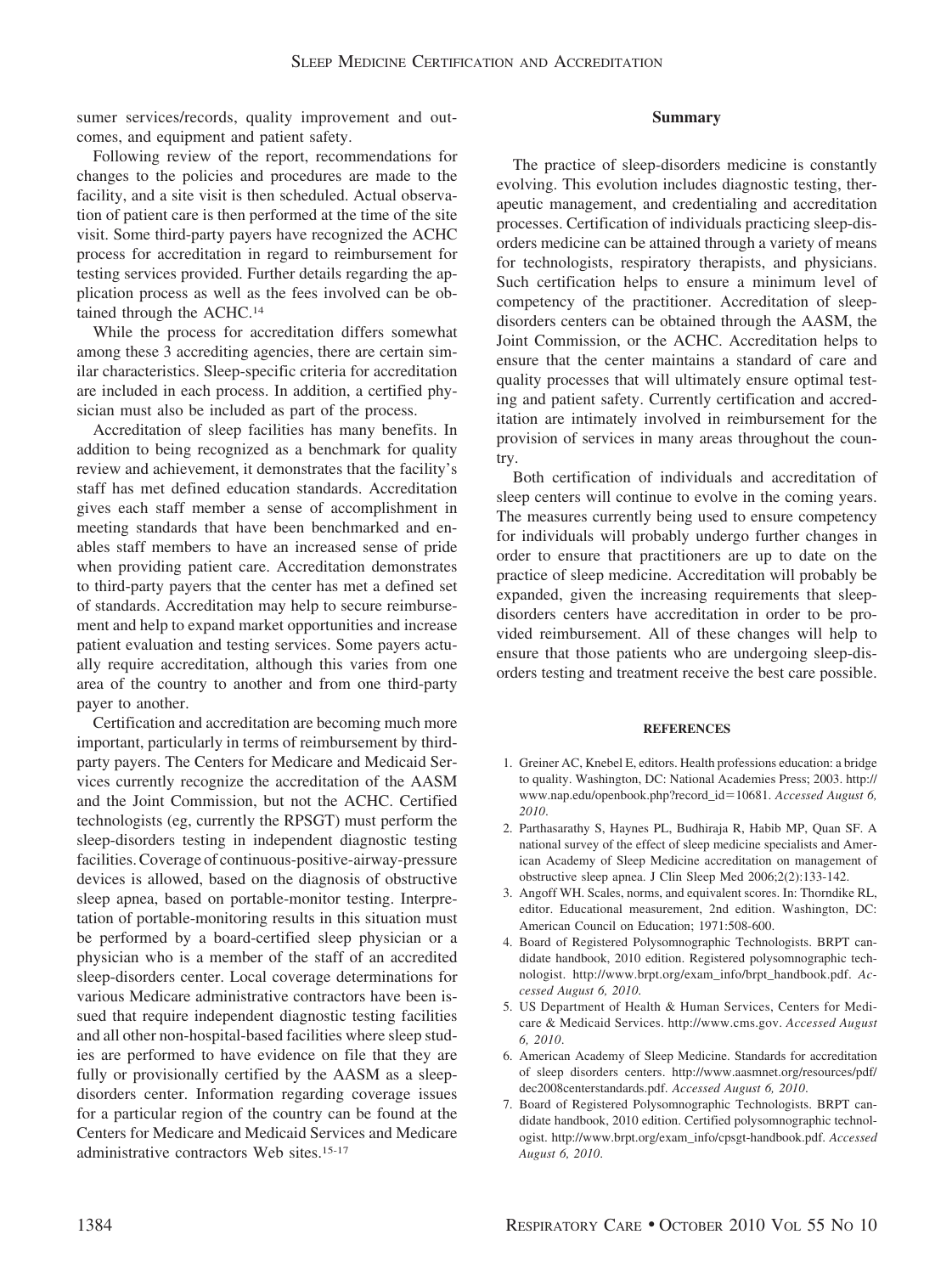- 8. NBRC. Sleep Disorders Specialty Examination. https://www.nbrc. org/examinations/sds/tabid/92/default.aspx. *Accessed August 6, 2010*.
- 9. American College of Osteopathic Internists. http://www.acoi.org. *Accessed August 6, 2010*.
- 10. Kushida CA, Littner MA, Morgenthaler T, Alessi CA, Bailey D, Coleman J, et al. Practice parameters for the indications for polysomnography and related procedures: an update for 2005. Sleep 2005;28(4):499-519.
- 11. Collop NA, Anderson WM, Boehlecke B, Claman D, Goldberg R, Gottlieb DJ, et al. Clinical guidelines for the use of unattended portable monitors in the diagnosis of obstructive sleep apnea in adult patients. J Clin Sleep Med 2007;3(7):737-747.
- 12. Iber C, Ancoli-Israel S, Chesson AL, Quan SF. The AASM manual for the scoring of sleep and associated events: rules, terminology, and technical specifications. American Academy of Sleep Medicine; 2007.
- 13. The Joint Commission. How to become accredited. http:// www.jointcommission.org/accreditationprograms/ambulatorycare/ htba/ahc\_accreditation. *Accessed August 6, 2010*.
- 14. Accreditation Commission for Health Care. Accreditation process. http://achc.org/accreditation\_process.php. *Accessed August 6, 2010*.
- 15. Centers for Medicare & Medicaid Services. Part A/Part B Medicare administrative contractor. http://www.cms.gov/medicarecontracting reform/07\_partaandpartbmedicareadministrativecontractor.asp. *Accessed August 6, 2010*.
- 16. American Academy of SleepMedicine. Portablemonitoring. http://www. aasmnet.org/portablemonitoring.aspx. *Accessed August 6, 2010*.
- 17. Trailblazer Health Enterprises. Local coverage determinations. http:// www.trailblazerhealth.com/tools/lcds.aspx?domainid=1. *Accessed August 6, 2010*.

# **Discussion**

**Minkley:\*** The RPSGT [Registered Polysomnographic Technologist] credential has a progression of development very similar to the RRT [Registered Respiratory Therapist] and CRT [Certified Respiratory Therapist] credentials.

The same job task analysis and that same 5-step process used for respiratory care credentials was followed for its development and maintenance. The maturation of the RPSGT credential and addition of the CPSGT [Certified Polysomnographic Technologist] by the BRPT [Board of Registered Polysomnographic Technologists] is not unlike that of the NBRC [National Board for Respiratory Care] and RRT credential some 30 years ago. The BRPT started with a written exam with orals, and then we went to a standardized validated exam—that same process. I chaired the committee that developed the RPSGT exam. The interesting thing with the RPSGT is that the job task analysis is re-certified or validated every 5 years, or sooner if growth in the field necessitates it. It also is validated as an international credential, which is unique in allied health credentialing; people can go back and forth between countries. The examination development was through the AMP [Applied Measurement Professionals Incorporated], which is the NBRC's exam development arm, so it was the same rigorous development as the respiratory care credentials.

In regards to lab accreditation for hospital-based labs, hospital-based labs may get a visit from the tracker from the Joint Commission. They don't separately accredit them, but because they're within the hospital the Joint Commission often comes through and their tracker will ask to track a patient, mainly looking at proper documentation and that they adhere to national patient safety goals. It's not a separate accreditation, but because they occupy the same location, they get a site visit.

**Carlin:** Yes, and then they are accredited under the umbrella of the hospital.

**Minkley:** Of that hospital, yes. But it's not a separate sleep accreditation; it's just saying that the sleep center is operating within the hospital, so they need to meet the same standards.

**Quan:** If you study a Medicare patient in your laboratory, you need to have an RPSGT do the study. Does Medicare recognize the new SDS [Sleep Disorder Specialist] certification?

**Carlin:** Not yet. Once the examination has undergone the validation part of the process, the NBRC will then apply to the NCCA [National Commission for Certifying Agencies] for recognition of the SDS as a validated examination. Once that happens, I suspect discussions with CMS [Centers for Medicare and Medicaid Services] will occur regarding allowing RTs with the SDS credential to care for a Medicare patient in the same manner that an RPSGT does. In addition, discussion with the AASM will probably occur to allow recognition of the SDS credential as part of the sleep laboratory accreditation process.

**Quan:** So if someone wanted to take an exam who didn't have a certificate, it wouldn't make sense to take the newer exam now, when they may not be able to be hired at an accredited lab.

**Carlin:** Yes. That is one of the benefits of the RPSGT credential at present.

**Malhotra:** What's the deal in California? I heard that there was some bill that Schwarzenegger didn't sign, but there was a mandate that there has to be an RT there to give noninvasive ventilation or something—some weird thing that's the opposite of Medicare.

<sup>\*</sup> Pamela Minkley RRT RPSGT CPFT, Home Healthcare Solutions, Philips Respironics, Monroeville, Pennsylvania.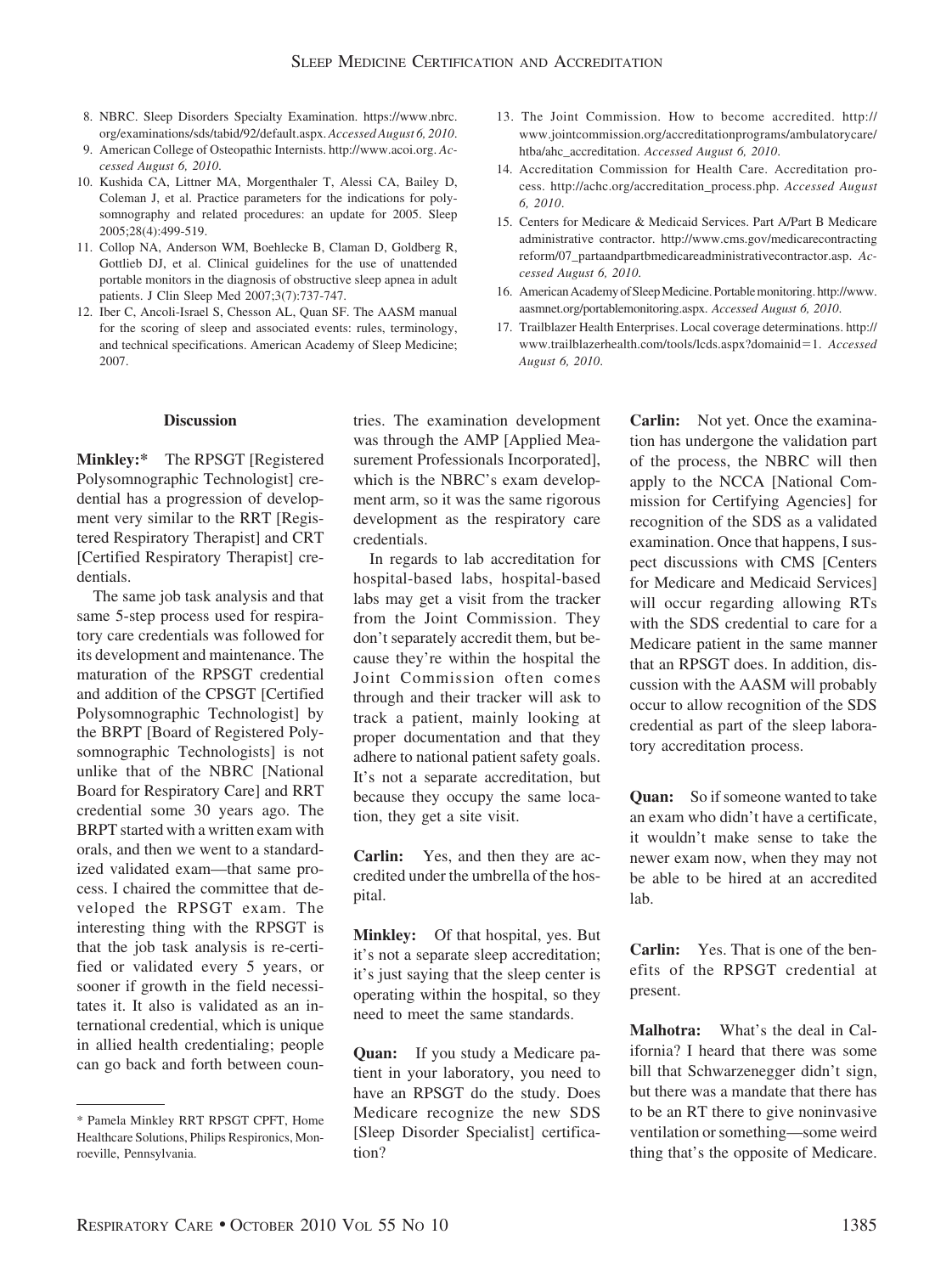**Carlin:** In California there have been discussions on proposed legislation.

**Minkley:** That is actually the result of a state licensure issue—a growth issue in the sleep field, with RTs being licensed and sleep technologists not, so there was an issue with scope of practice. This is a good thing for this group to discuss, for us to say that we're all in this to keep our patients safe; let's stop this craziness.

**Malhotra:** What would it take for us to all apply the same standards? It seems like we're all fighting each other.

**Minkley:** It doesn't make sense. If nursing had had the same stick-toitiveness with challenging respiratory care in the beginning, the field wouldn't be what it is today. But now respiratory care seems to want to challenge the sleep folks, who are behind them in the development, but are developing quickly, responsibly, and similarly to respiratory care itself. We should work together and make it work for our patients, because we're both wasting resources.

**Carlin:** From what I understand, conversations have occurred at the highest levels of both the AARC [American Association for Respiratory Care] and the AASM to try to work out something reasonable and fair for everyone.

**Malhotra:** I understand that they weren't even talking for a long time, though.

**Carlin:** In September 2009 the leadership of AARC and AASM met in Chicago to discuss the various issues related to the practice of sleep medicine, as far as both societies go. The meetings apparently went well, and ongoing discussions will be held to help further define the issues. I think what everyone needs to realize is that there

is a minimum standard for certification of technologists and RTs practicing sleep medicine, and that there are now 2 testing processes that can be used in that certification determination.

**Minkley:** It's an interesting challenge. Sleep is a new profession and it's grown up in the internet age and the age of direct consumer advertising, where the demand for sleep medicine and technology services comes much more quickly than it did for respiratory care. I think if the field had grown up in an earlier age, as did respiratory therapy, we wouldn't be having these issues. But the demand is so high, we should be working together to make sure qualified people are not only with our patients in the sleep centers but all the other places RTs need be where there's a demand for them that can't be met. Forcing sleep centers to require RRTs without specific training in all the aspects of sleep medicine and technology other than ventilation where they don't have expertise is irresponsible for sleep center patients and creates a shortage in other areas where RRTs are needed.

The sleep field is developing education pathways just like respiratory care did; the processes are the same, the evolution is the same. Certificate and degree schools are coming online at a fast pace. A curriculum has been developed by the AAST [American Association of Sleep Technologists], which used to be the APT [Association of Polysomnographic Technologists]. The curriculum is available and developed the same way and through the same process as our respiratory curriculum. It's being offered in schools, and many times it's paired with an associate degree in either respiratory care or an EEG [electroencephalography] program to make it easier for the schools to implement those that are already running. You combine the students within those programs for basics and then separate them for the sleep part of the curriculum. Oftentimes the RTs are taking the sleep components in addition to their respiratory curriculum, so they're coming out eligible for dual credentials: sleep and respiratory. The same for neurodiagnostic schools. It's a winwin situation all the way around.

**Malhotra:** Hopefully, this is not a radical suggestion, but would it make any sense for us to include in this discussion that there was general agreement that we should work together?

**Parthasarathy:** Yes, I think that's a great idea. It appears that there are many sleep societies and then we also have all the official state societies, so what struck me is that the side-byside comparisons of standards that you showed for the SDS and the RPSGT are very comparable. What's wrong with joining forces?

**Malhotra:** I'm not sure that we should necessarily draw that conclusion, just based on this, but the general concept is that we should all work together for the health of our patients.

**Minkley:** Absolutely. In Michigan the respiratory groups have been around longer and we have stronger state organizations to help lobby within the state legislature for the needs of our patients.Wejoined forces. It makes more sense economically. We have our meetings together, we mix together, and we're trying to get the EEG folks in as well so that we don't lose the richness that came from the original development of the field through the EEG folks, which we lose a lot of when we focus only on sleep apnea. That's another group of people we don't want to forget, because they're important to sleep medicine.

**Parthasarathy:** Stuart, do you have a sense of the academy's sentiments? I know you don't speak for them, but…

**Quan:** I don't know. But I do have a question. With the future of poly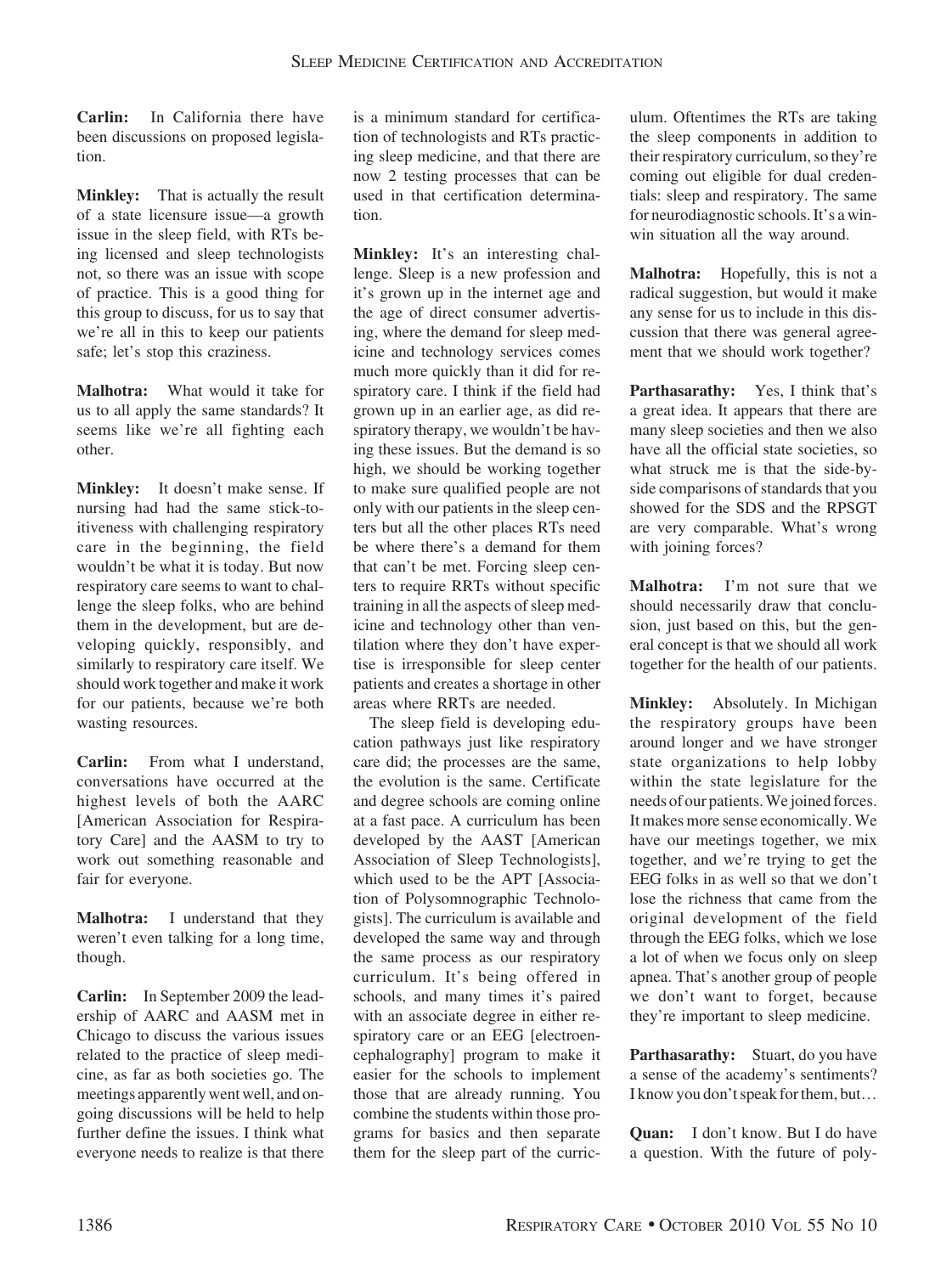somnography being increasingly driven toward ambulatory testing, it raises the question of what will be the job description and need for polysomnographic technicians? As long as there'stesting, obviously you will need some people to do the testing. I wonder whether the field might evolve to a more educational type thing or just focused on treatment rather than the testing aspect?

**Carlin:** I think that's one of the reasons the NBRC developed the SDS exam, on which there is a higher percentage of questions regarding treatment options and patient-education options. Every 5 years both the NBRC and the BRPT conduct a job analysis of the field so that the examinations will reflect what is current in the field. As things change over the years to come, the job analysis will reflect those changes, and then subsequent changes to the examination will be made.

**Minkley:** It's every 5 years or sooner if there are significant changes. If practice changes, the job task analysis will reflect that. That's why an exam is standardized and validated, because you're referencing it to actual practice—not what we think they *should* do, we're testing them on what they actually *do*.

**Bollig:** I'd like to discuss the licensure issues that are going on nationwide. I think the important thing to remember is that oftentimes it's not the actual credentials that are being questioned. I don't think the validity of the RPSGT credential is being questioned, and I don't think that in the future the validity of the SDS credential will be questioned either, because I believe they're both valid credentialing exams for people working in sleep medicine.

I think what happens at the political level, and often happens in politics, is that it's the way the proposed licensure laws are written. I believe that the professional organizations for both

respiratory and sleep support the validity of the credentials and believe in the value of education, but it's when the political writers get involved and start putting in exclusionary clauses or saying, "This credential is better than the other," that we start digging trenches and fighting. All of us in this room are tired of this and wish it would go away, because we just want to take care of our patients.

With that said, I always want to encourage everyone who is working in that arena to think about their practices and what they hope to see for their patients, and to never forget the need for the education of the practitioners from physicians down to the technicians. The education of the people giving this care is really important. Stuart had a great point when he talked about how the job of taking care of these patients from the nonphysician level will change as our technology changes, and I think the credential and the testing for professional credentials at that level is going to evolve from the technology of "How do I do a study?" to "I've diagnosed this person and how can I take care of them? How do we manage their disease?"

That's what I do. I love the testing, I love the diagnosis, but really my job is about how I take care of the patients in a wellness setting. How can I influence people who don't have sleep disorders but are at risk of having sleep problems due to lifestyle decisions? I think that there is going to be a definite change in what the credential is going to be an example of in the future.

Some CMS standards require credentialing of sleep staff to get reimbursed for sleep testing. All 4 of the DME MACs [durable medical equipmentMedicare administrative contractors] put into place physician guidelines for the interpretation of home sleep testing and portable monitoring, and that includes that the physician who reads the portable-monitoring test results must be board-certified in sleep by either the ABSM [American Board of Sleep Medicine] or the ABMS [American Board of Medical Specialties] in the sleep subspecialty programs that started to be offered in 2007. The stipulation is that if you're not boardcertified, you must be a staff member of an AASM accredited facility.

My point is that the exact same standards for the eligibility for interpreting a Medicare-reimbursed sleep test go into effect in January 2010 for all in-lab sleep testing as well. I would like the physicians to comment on how they're going to respond to that. A lot of physicians who do testing or are involved in sleep are not board-certified. We need to regulate ourselves, or someone else will be regulating us.

**Gay:** I was involved in a lot of the portable monitoring dialogue, and I've spent many hours on this. Ultimately, it was not as much trying to regulate the physicians doing the home studies, but CMS was fearful that the vendors would get involved. In fact, when vendors heard that portable monitoring was an inevitability, at that point they were coming to physicians and asking, "How do you want to partner with us so that we can get this program going?" I was approached, as were other physicians I know across the country.

CMS immediately became aware that the vendors thought that there was potential to really market portable monitoring themselves. That's where CMS said, "We don't want the fox anywhere close to the chicken coop," and it became more about how to regulate DME vendors than us. This is also when the huge follow-up documentation burden was laid primarily on the HME community.

**Parthasarathy:** I agree. I think physician certification is an important piece of this, and I share your sentiment regarding us regulating ourselves. The Institute of Medicine puts out a report on healthcare quality<sup>1</sup> every few years, but they don't always